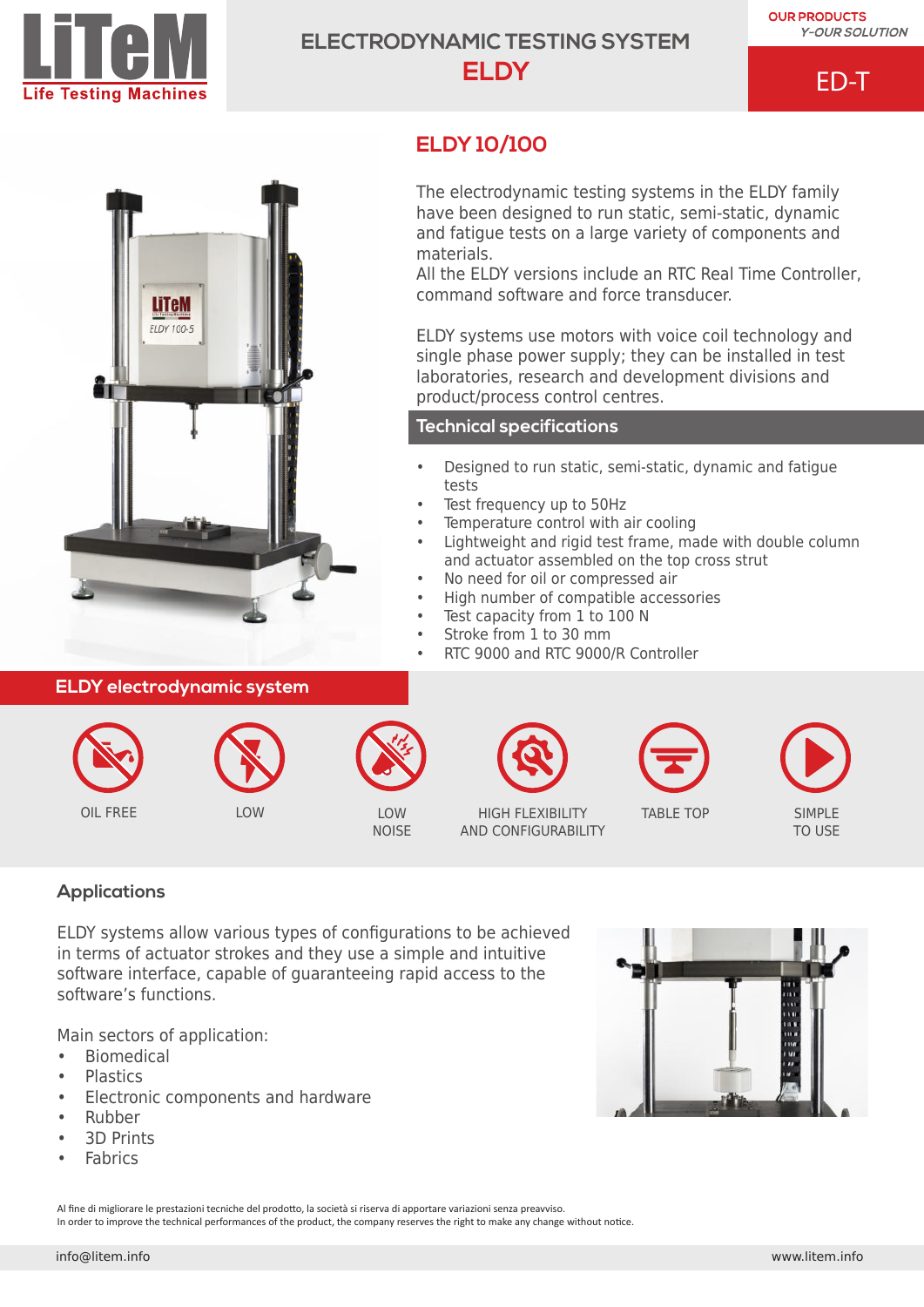# **ELDY 10 electrodynamic system**

| <b>TECHNICAL SPECIFICATIONS</b> | eu | <b>Electrodynamic ELDY 10 N</b>                      |           |         |          |          |
|---------------------------------|----|------------------------------------------------------|-----------|---------|----------|----------|
|                                 |    | $S-2$                                                | $S-5$     | $S-10$  | $S-20$   | $S-30$   |
| Dynamic force                   | N  | <b>20N</b>                                           |           |         |          |          |
| Static force                    | N  | 20 N $(<$ 30 seconds)                                |           |         |          |          |
| Continual static force          | N  | 10 N (indefinite time)                               |           |         |          |          |
| Test frequency                  | Hz | $0.01 - 50$                                          |           |         |          |          |
| Actuator stroke                 | mm | $+/- 1$                                              | $+/- 2.5$ | $+/- 5$ | $+/- 10$ | $+/- 15$ |
| Force transducer                | N  | Available versions from 50N to 100N                  |           |         |          |          |
| Sensor accuracy                 | mm | 1/1000 F.S.                                          |           |         |          |          |
| Actuator                        |    | Electrodynamic with voice coil technology - oil free |           |         |          |          |
| Operating temperature           | °C | 10-40 $°C$                                           |           |         |          |          |
| <b>Dimensions</b>               | mm | [A]600 x [B]400 x [C] min 900 - max 1200             |           |         |          |          |
| Work area dimensions            | mm | [ww] 400 x [WH] min 200 max 800                      |           |         |          |          |
| Weight                          | Кg | 85                                                   |           |         |          |          |
| Power supply                    |    | AC 110-240V 50-60Hz                                  |           |         |          |          |



\*Specify the stroke of the actuator in the machine code

NOTA: Le prestazioni della macchina indicate in tabella possono dipendere dalle specifiche di prova e dalle caratteristiche del campione di prova.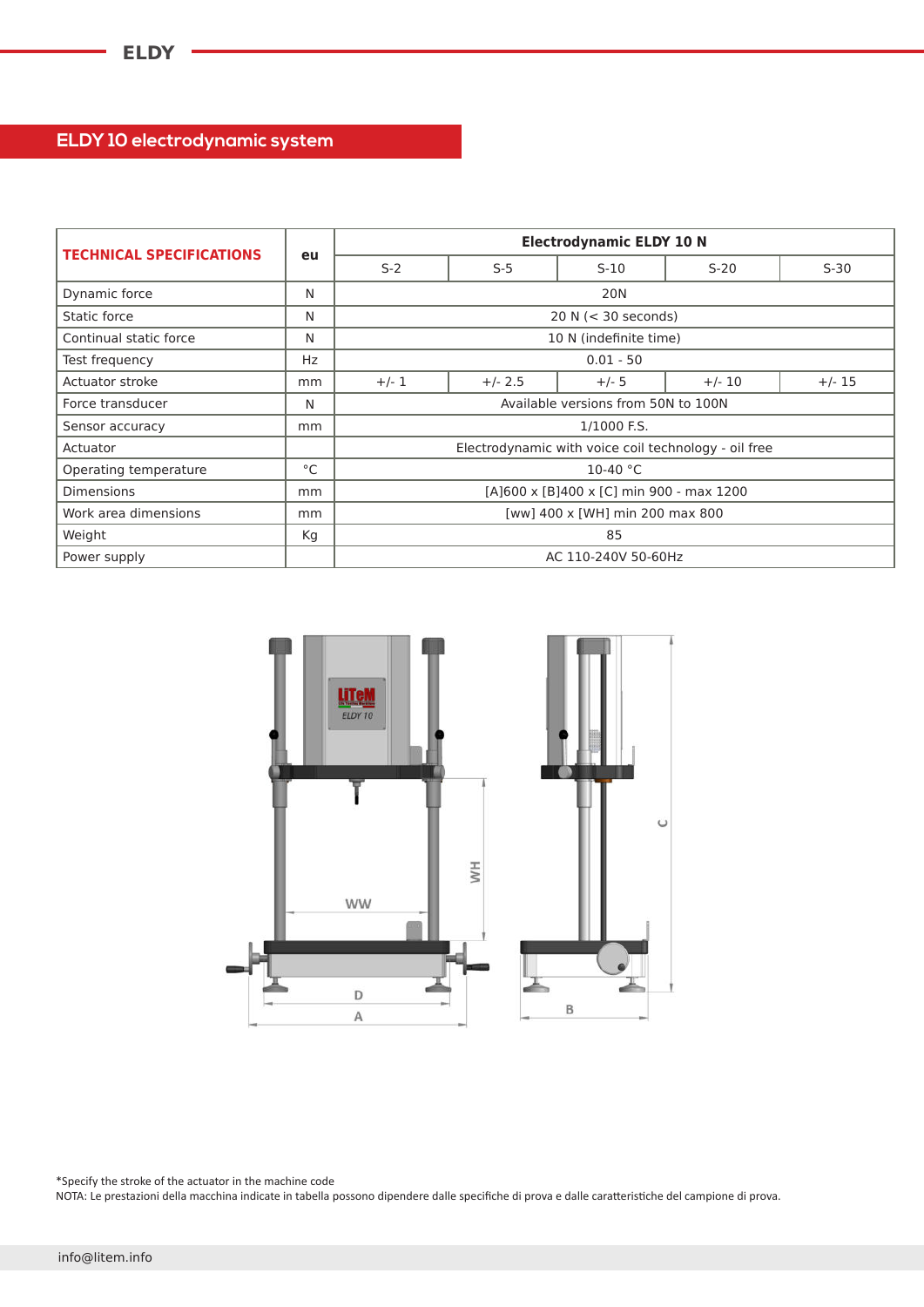# **ELDY 100 electrodynamic system**

| <b>TECHNICAL SPECIFICATIONS</b> | eu  | <b>Electrodynamic ELDY 100 N</b>                     |           |         |          |          |
|---------------------------------|-----|------------------------------------------------------|-----------|---------|----------|----------|
|                                 |     | $S-2$                                                | $S-5$     | $S-10$  | $S-20$   | $S-30$   |
| Dynamic force                   | N   | 150 N                                                |           |         |          |          |
| Static force                    | N   | 150 N $(< 30$ seconds)                               |           |         |          |          |
| Continual static force          |     | 100 N (indefinite time)                              |           |         |          |          |
| Test frequency                  | Hz. | $0.01 - 50$                                          |           |         |          |          |
| Actuator stroke                 | mm  | $+/- 1$                                              | $+/- 2.5$ | $+/- 5$ | $+/- 10$ | $+/- 15$ |
| Force transducer                | N   | Available versions from 250N to 500N                 |           |         |          |          |
| Sensor accuracy                 |     | 1/1000 F.S.                                          |           |         |          |          |
| Actuator                        |     | Electrodynamic with voice coil technology - oil free |           |         |          |          |
| Operating temperature           | °C  | $10 - 40 °C$                                         |           |         |          |          |
| <b>Dimensions</b>               | mm  | [A]680 x [B]450 x [C] min 900 - max 1500             |           |         |          |          |
| Work area dimensions            | mm  | [ww] 480 x [WH] min 200 max 900                      |           |         |          |          |
| Weight                          | Кg  | 105                                                  |           |         |          |          |
| Power supply                    |     | AC 110-240V 50-60Hz                                  |           |         |          |          |



\*Specify the stroke of the actuator in the machine code

NOTA: Le prestazioni della macchina indicate in tabella possono dipendere dalle specifiche di prova e dalle caratteristiche del campione di prova.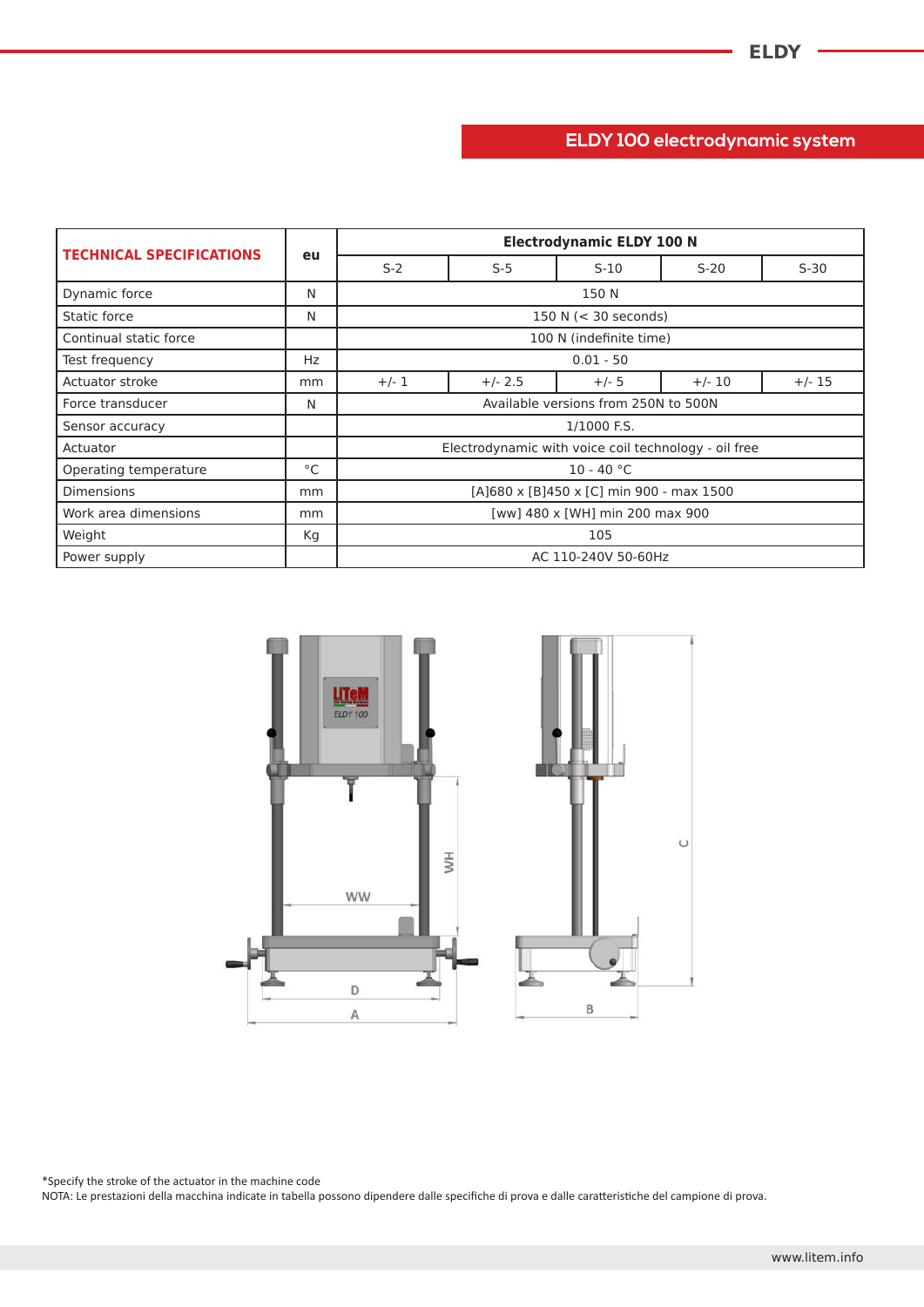

**Systems coding**







## **Kit and Accessories**

#### **Components included in the kit**

| POS.           | <b>COMPONENT DESCRIPTION</b>                    |
|----------------|-------------------------------------------------|
| 1              | ELDY frame with LVC actuator                    |
| $\mathcal{P}$  | RTC 9001 controller                             |
| 3              | Software RTC 9000                               |
| $\overline{4}$ | PC, monitor 27", mouse, keyboard                |
| 5              | Force transducer with top mounting plate        |
| 6              | Base interface plate                            |
| $\overline{7}$ | Sensor, power supply, connection cables         |
| 8              | User manual, calibration reports                |
| 9              | 1 day of distance training or at the LiTeM site |

### **Available accessories**

| <b>CODICE</b> | <b>COMPONENT</b>                 |
|---------------|----------------------------------|
| A-TS-300      | Base with T-Slot grooves 300x250 |
| $A-CP-10$     | Compression test plates          |
| $A-AV-10$     | Quick connection couplings       |
| $A-MG$        | Manual clamps                    |
| $A-SC-100$    | Safety cage type A-SC-100        |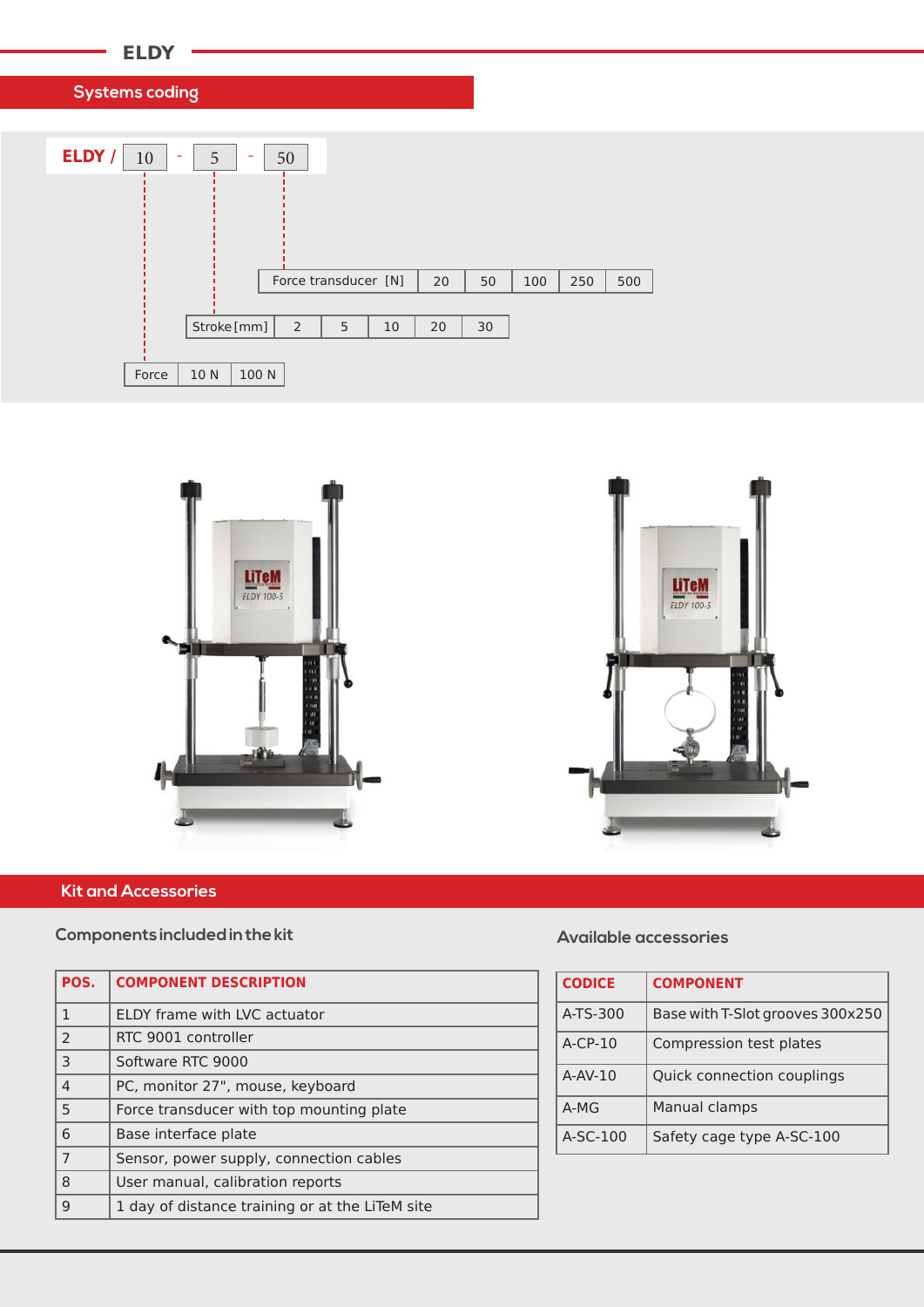# **Controller & Software**



# **RTC 9001 Controller**

The RTC controllers are perfect control systems for static, dynamic and fatigue testing. The control electronics consists of a processor with a Real Time operating system and high-speed FPGA board for acquiring signals coming from sensors and for the closure of the PID control loop for managing safety limits.

The integrated Real Time Processor generates various wave forms applied by the connected actuator.

# **RTC 9001 Controller - Datalogger**

The RTC 9001 controller can be used as a data logger with 8 +/-10V input channels and two incremental encoders. This function requires the activation of Tool Scope software.

# **Wave forms that can be generated**

- In load or displacement ramp with settable speed
- Cyclical tests with constant amplitude with sinusoidal/triangular/square waves
- Variable amplitude tests with profile defined by the user or importable from an external text file or excel file - Requires the activation of the Tools - Editor Profile software licence.





**www.litem.info** STATIC YIELD/FAILURE TESTING REPRODUCTION OF LOAD CURVES VARIABLE AMPLITUDE FATIGUE TESTING CONSTANT AMPLITUDE BLOCK FATIGUE TESTING CONSTANT AMPLITUDE FATIGUE TESTING DYNAMIC TESTING RIGIDITY TESTING **Types of tests and applications**